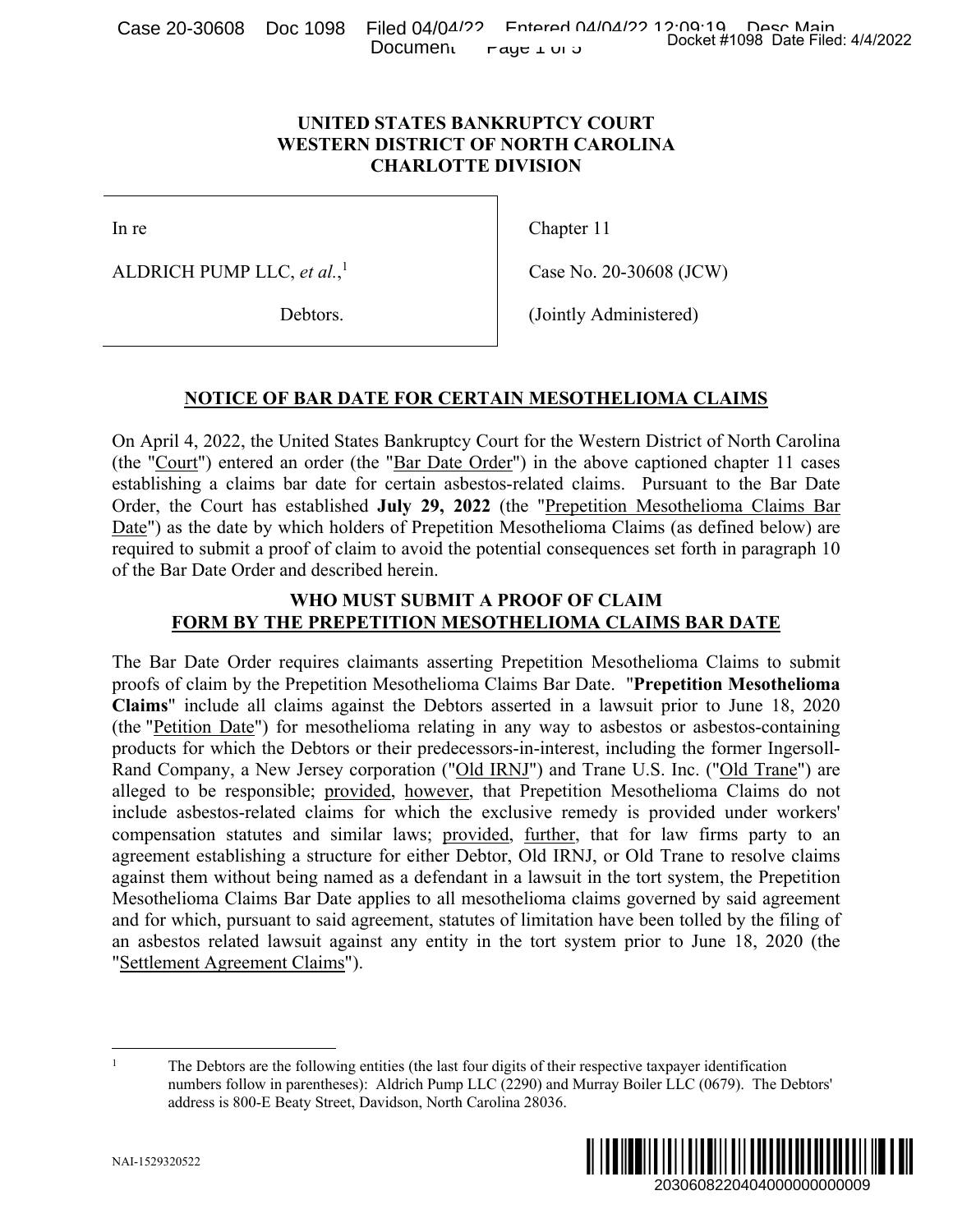## **WHO DOES NOT NEED TO SUBMIT A PROOF OF CLAIM FORM AT THIS TIME**

The Prepetition Mesothelioma Claims Bar Date does not apply to any claim or demand against, or interest in, the Debtors other than Prepetition Mesothelioma Claims including, without limitation: (a) non-asbestos-related claims, (b) asbestos-related claims on account of diagnoses other than mesothelioma, (c) asbestos-related claims for which the exclusive remedy is provided under workers' compensation statutes and similar laws, and (d) claims against one or both of the Debtors based on, arising out of, or related to asbestos-related injury, disease, or death that either (i) except for any Settlement Agreement Claims, had manifested, become evident, or been diagnosed as of the Petition Date, but for which a claim had not been asserted against one or both of the Debtors as of the Petition Date, or (ii) had not manifested, become evident, or been diagnosed as of the Petition Date.

# **PROCEDURES FOR SUBMITTING PROOFS OF CLAIM**

As further described below, claimants asserting Prepetition Mesothelioma Claims must complete and submit a proof of claim form substantially in the form attached to the Bar Date Order as Exhibit 1 (each, a "Prepetition Mesothelioma Claim Form"). To avoid the potential consequences set forth in paragraph 10 of the Bar Date Order, holders of Prepetition Mesothelioma Claims must complete their Prepetition Mesothelioma Claim Forms and either (i) submit them electronically through the electronic claims filing system maintained by Kurtzman Carson Consultants LLC ("KCC"), the Debtors' claims and noticing agent, available at https://epoc.kccllc.net/PrepetitionMesotheliomaClaim (the "Claims Website"), **by no later than 5:00 p.m. (prevailing Eastern time) on the Prepetition Mesothelioma Claims Bar Date** or (ii) send them to KCC so as to be actually received **by no later than 5:00 p.m. (prevailing Eastern time) on the Prepetition Mesothelioma Claims Bar Date** at the following address:

# **Aldrich Claims Processing Center c/o KCC 222 N. Pacific Coast Highway, Suite 300 El Segundo, CA 90245**

An electronic signature on a Prepetition Mesothelioma Claim Form submitted through the Claims Website will be treated as equivalent to a physical signature.

Any Prepetition Mesothelioma Claim Form submitted by facsimile or electronic mail will not be accepted.

If you submit a Prepetition Mesothelioma Claim Form electronically, you will be provided with a date and time-stamped copy of the submitted Prepetition Mesothelioma Claim Form on the Claims Website that you can print or download, which confirms receipt by KCC. If you want to receive acknowledgement of KCC's receipt of a Prepetition Mesothelioma Claim Form submitted by mail, you must submit by the Prepetition Mesothelioma Claims Bar Date and concurrently with submitting your original Prepetition Mesothelioma Claim Form (a) a copy of the original form and (b) a self-addressed, postage prepaid return envelope.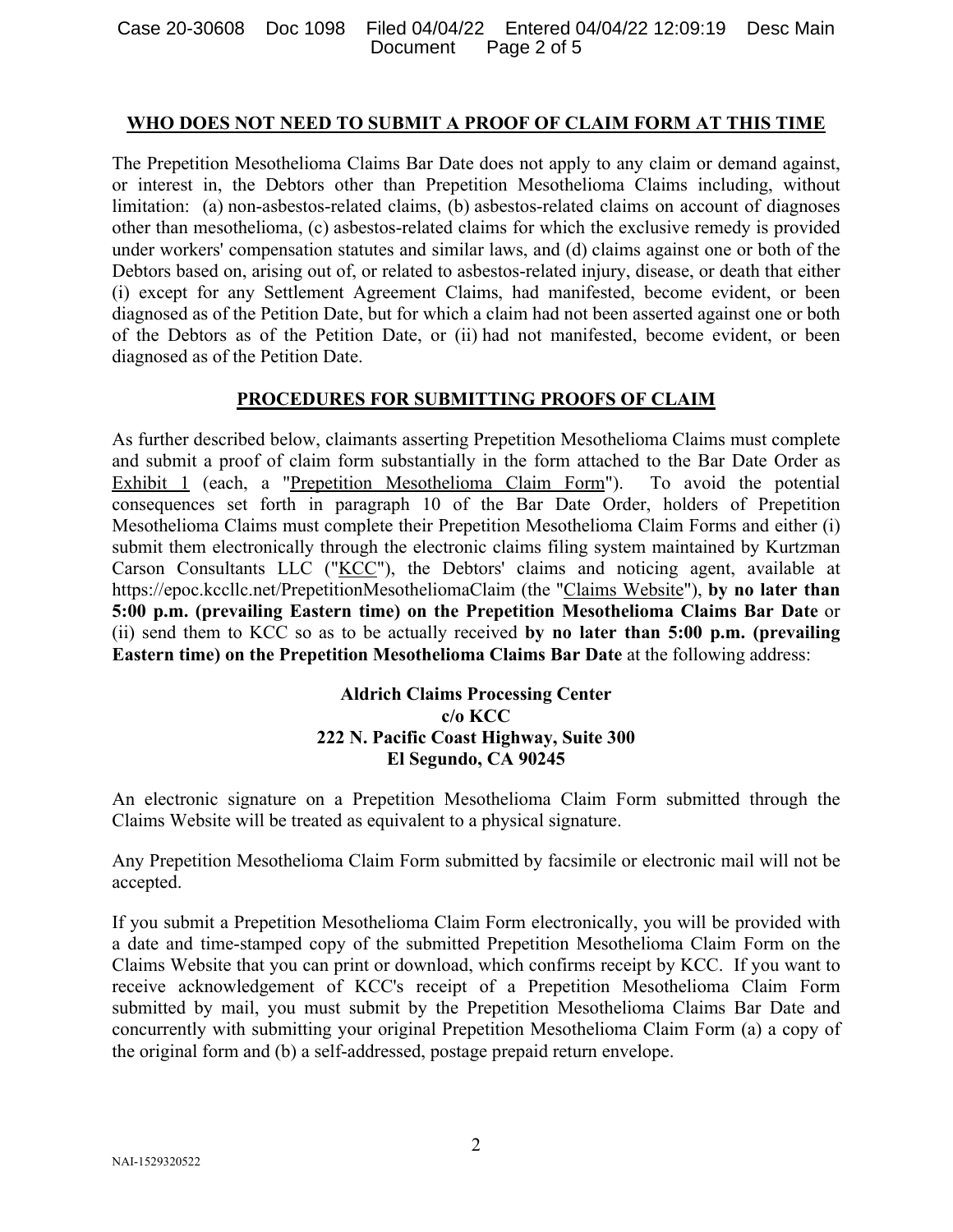## **THE REQUIREMENT TO SUBMIT A PERSONAL INJURY QUESTIONNAIRE**

The Bar Date Order further provides that every claimant who completes and submits a Prepetition Mesothelioma Claim Form on account of a Prepetition Mesothelioma Claim will be required to complete and submit a personal injury questionnaire (the "Questionnaire"). The precise form and the deadlines and requirements for completion and submission of Questionnaires will be established by and set forth in a subsequent Order of the Court.

# **FILING PROOFS OF CLAIM AGAINST BOTH DEBTORS; REQUIREMENT TO IDENTIFY DEBTOR**

Claimants asserting Prepetition Mesothelioma Claims against one or both Debtors are required to submit only one Prepetition Mesothelioma Claim Form but must identify in such Prepetition Mesothelioma Claim Form whether the claim is against Aldrich, Murray, or both Debtors.

## **EFFECT OF FAILURE TO FILE A PROOF OF CLAIM**

**PURSUANT TO PARAGRAPH 10 OF THE BAR DATE ORDER, ANY HOLDER OF A PREPETITION MESOTHELIOMA CLAIM WHO FAILS TO FILE A PROOF OF CLAIM WITH RESPECT TO SUCH PREPETITION MESOTHELIOMA CLAIM IN ACCORDANCE WITH THE BAR DATE ORDER BY THE PREPETITION MESOTHELIOMA CLAIMS BAR DATE SHALL BE SUBJECT TO SUCH LEGAL CONSEQUENCES AS THE BANKRUPTCY CODE MAY PRESCRIBE OR PERMIT, WHICH MAY INCLUDE DISALLOWANCE OF THE UNTIMELY FILED PREPETITION MESOTHELIOMA CLAIM AND THE BARRING, ESTOPPING, AND ENJOINING OF SUCH HOLDER FROM (A) ASSERTING ANY PREPETITION MESOTHELIOMA CLAIM AGAINST THE DEBTORS (OR AGAINST ANY ENTITY THAT, PURSUANT TO ANY PLAN OF REORGANIZATION, ASSUMES LIABILITY FOR PREPETITION MESOTHELIOMA CLAIMS), (B) VOTING TO ACCEPT OR REJECT ANY PLAN OR PLANS OF REORGANIZATION, (C) PARTICIPATING IN ANY DISTRIBUTION IN THE DEBTORS' CHAPTER 11 CASES ON ACCOUNT OF SUCH PREPETITION MESOTHELIOMA CLAIM (INCLUDING RECEIVING ANY PAYMENT FROM AN ASBESTOS TRUST FORMED IN THE DEBTORS' CHAPTER 11 CASES ON ACCOUNT OF SUCH PREPETITION MESOTHELIOMA CLAIM), OR (D) RECEIVING FURTHER NOTICES REGARDING SUCH PREPETITION MESOTHELIOMA CLAIM. FOR THE AVOIDANCE OF DOUBT, NOTHING IN THE BAR DATE ORDER EXPANDS THE OTHERWISE APPLICABLE CONSEQUENCES OF FAILING TO FILE A PROOF OF CLAIM BY THE PREPETITION MESOTHELIOMA CLAIMS BAR DATE.**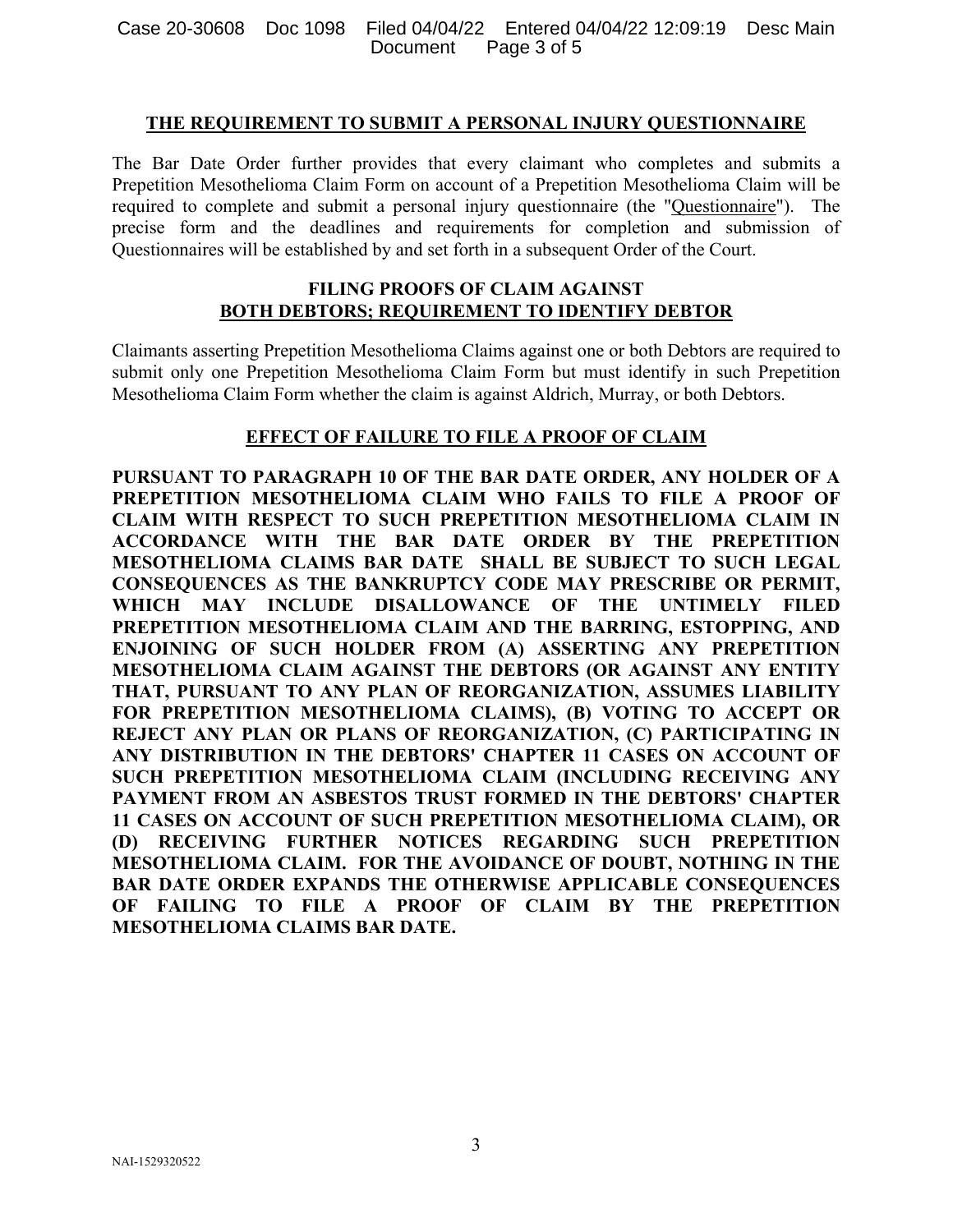#### Case 20-30608 Doc 1098 Filed 04/04/22 Entered 04/04/22 12:09:19 Desc Main Document Page 4 of 5

#### **ADDITIONAL INFORMATION**

If you require additional information regarding the filing of a proof of claim, you may contact KCC at (866) 573-9926 or visit the Claims Website at https://epoc.kccllc.net/PrepetitionMesotheliomaClaim. You also may contact KCC by email at aldrichinfo@kccllc.com or by writing to 222 N. Pacific Coast Highway, Suite 300, El Segundo, CA 90245 (Attn: Aldrich Claims Processing Center). Additional copies of the Prepetition Mesothelioma Claim Form may be obtained by calling KCC or by downloading the Prepetition Mesothelioma Claim Form from the Claims Website.

### **RESERVATION OF RIGHTS**

The Debtors reserve the right to (a) dispute, or to assert offsets, defenses, or counterclaims against, any claim for which a proof of claim is filed as to nature, amount, liability, classification, or otherwise; and (b) subsequently designate any claim as disputed, contingent, or unliquidated. Nothing contained in this Notice shall preclude the Debtors from objecting to any claim, whether scheduled or filed, on any grounds.

*/s/ A. Cotten Wright*  A. Cotten Wright (State Bar No. 28162) GRIER WRIGHT MARTINEZ, PA 521 E Morehead Street, Suite 440 Charlotte, NC 28202 Telephone: (704) 332-0207 Facsimile: (704) 332-0215 Email: cwright@grierlaw.com

-and-

Jonathan P. Guy, Esq. Debbie L. Felder, Esq. ORRICK, HERRINGTON & SUTCLIFFE LLP 1152 15th Street, N.W. Washington, D.C. 20005 Telephone: (202) 339-8400 Facsimile: (202) 339-8500 Email: jguy@orrick.com dfelder@orrick.com (Admitted *pro hac vice*)

## COUNSEL FOR JOSEPH W. GRIER, III, FUTURE CLAIMANTS' REPRESENTATIVE

### Dated: April 4, 2022 BY ORDER OF THE COURT

*/s/ John R. Miller, Jr.*  C. Richard Rayburn, Jr. (NC 6357) John R. Miller, Jr. (NC 28689) RAYBURN COOPER & DURHAM, P.A. 227 West Trade Street, Suite 1200 Charlotte, North Carolina 28202 Telephone: (704) 334-0891 Facsimile: (704) 377-1897 E-mail: rrayburn@rcdlaw.net jmiller@rcdlaw.net

## -and-

Brad B. Erens (IL Bar No. 06206864) Mark A. Cody (IL Bar No. 6236871) Caitlin K. Cahow (IL Bar No. 6317676) JONES DAY 77 West Wacker Chicago, Illinois 60601 Telephone: (312) 782-3939 Facsimile: (312) 782-8585 E-mail: bberens@jonesday.com macody@jonesday.com ccahow@jonesday.com (Admitted *pro hac vice*)